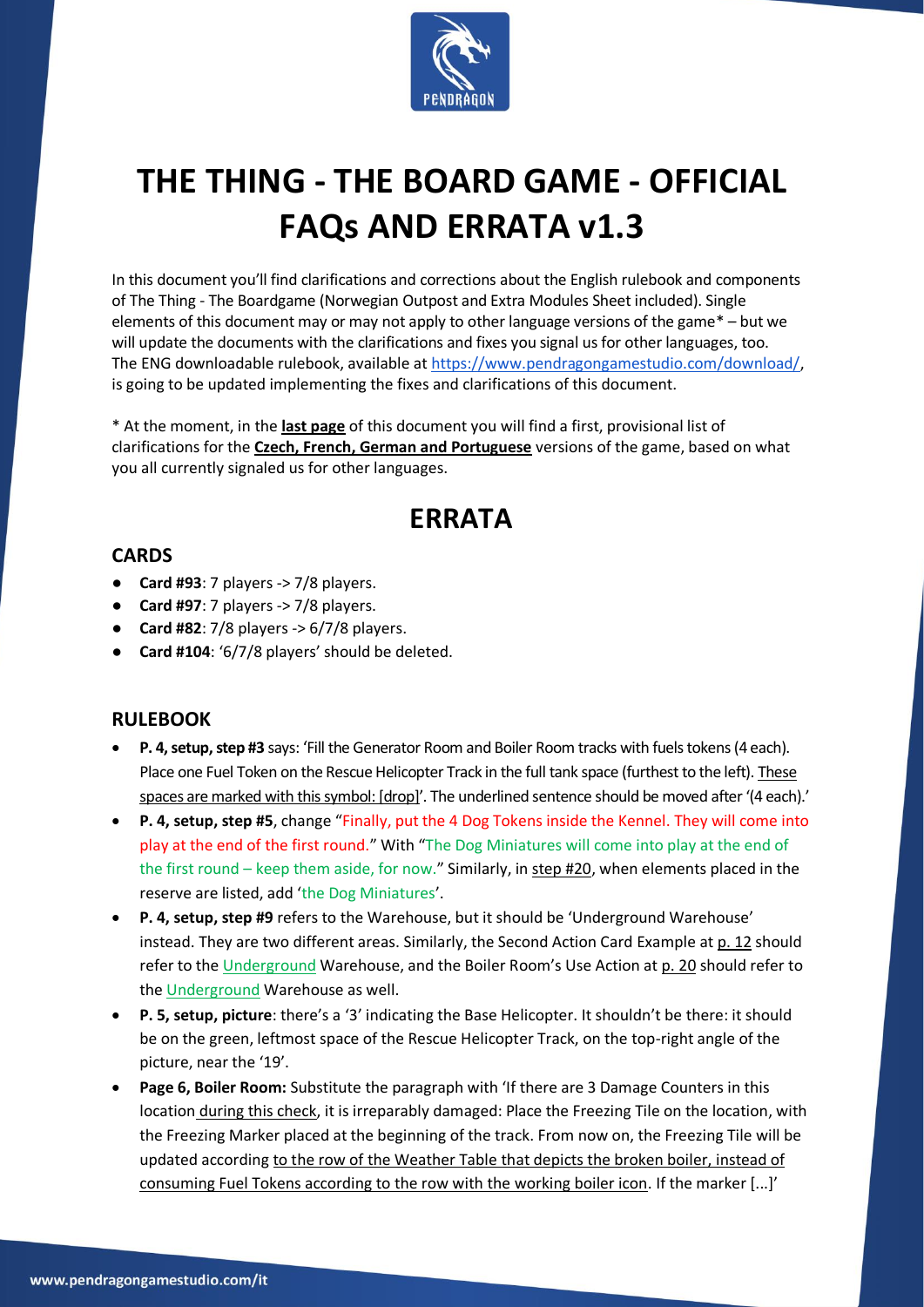

- **P. 11, Cooperation bonus:** change "Then, lay down only 1 of those Characters (not necessarily the one the action was assigned to) to show that the action has been performed." with "Then, lay down only the 1 Character the action was assigned to, to show that the action has been performed." Remember that the cooperation bonus takes into account only standing characters.
- **P. 14, Phase 5:** Change "Here, players may exchange Weapon and/or Item Cards with each other" with "Here, players may exchange Weapon and/or Item Cards (and Lab Tokens, without revealing them!) with each other"
- **P. 15, EXPOSING YOURSELF AS AN ALIEN**. 'When an Alien is exposed, they must remove their Character from the game and discard any cards and tokens they have (Lab Tokens are discarded face down).' Change the red part with 'game, discard all their cards putting them back to the bottom of their respective decks, and discard all the tokens they have (Lab Tokens are discarded face down).'
- **P. 18, NORRIS**: Add to his Ability "Moreover, if he uses the Special Action, he may look at two cards and choose one to give to the Leader, then discard the other".
- **P. 19**. Substitute 'Unlike tokens (except those from the reserve), Weapon and Item Cards that are discarded (including those discarded when an Alien is exposed) are not considered used, and are returned to the bottom of their corresponding decks in random order rather than removed from the game' with 'Exception: When a player reveal themself as an Alien, put back all their cards to the bottom of the respective decks instead of discarding them. Their Lab Tokens, instead, are discarded face down, and other tokens are put back in the reserve.'
- **P.20, BOILER ROOM, DESTROYED**. In the sentence 'If the Boiler Room is completely damaged, it can no longer be repaired', add 'when it is checked in Phase 2' before the comma. The check happens after applying the Weather Die's effects, so if the Boiler Room reaches 3 Damage because of that, it is indeed destroyed immediately after. The Generator Room status is also checked in Phase 2, even though this doesn't really change anything, game-wise.
- **P. 24, 'EXPOSING THE ALIEN' Box**. After the last sentence, it should be added: 'After that, move the Alien Threat Token a number of spaces to the right equal to the number of Suspicion Disks in the same space of the assimilated Character.'
- **P. 26, NORRIS Ability** in 1-3 players' mode: it only works when in Darkness.

#### **EXTRA MODULES SHEET**

- **MODULE A – DOUBLE ITEMS.** ITEM DECK, Up to 5 Players says '1 Key, 1 Wire, and 6 random cards.' It should be '1 Key, 1 Wire, and 7 random cards.'
- When the rules of the Extra Modules describe cards' effects saying you have to take Fuel from the Warehouse, they are instead to be taken from the out-of-play pool. This applies to cards #119, #120, #121, #122, #125, #126, #135, #136.

#### **NORWEGIAN OUTPOST**

- **P. 4, setup, step #6**: Do not apply step #6 while setupping.
- **Departure tokens**: Once you trigger the Escape by UFO process, put all the NPC tokens outside the Contagion Bag and fill it with Departure tokens. This becomes the reserve the rulebook refers to. Once acquired by the players, the tokens will have to be kept hidden.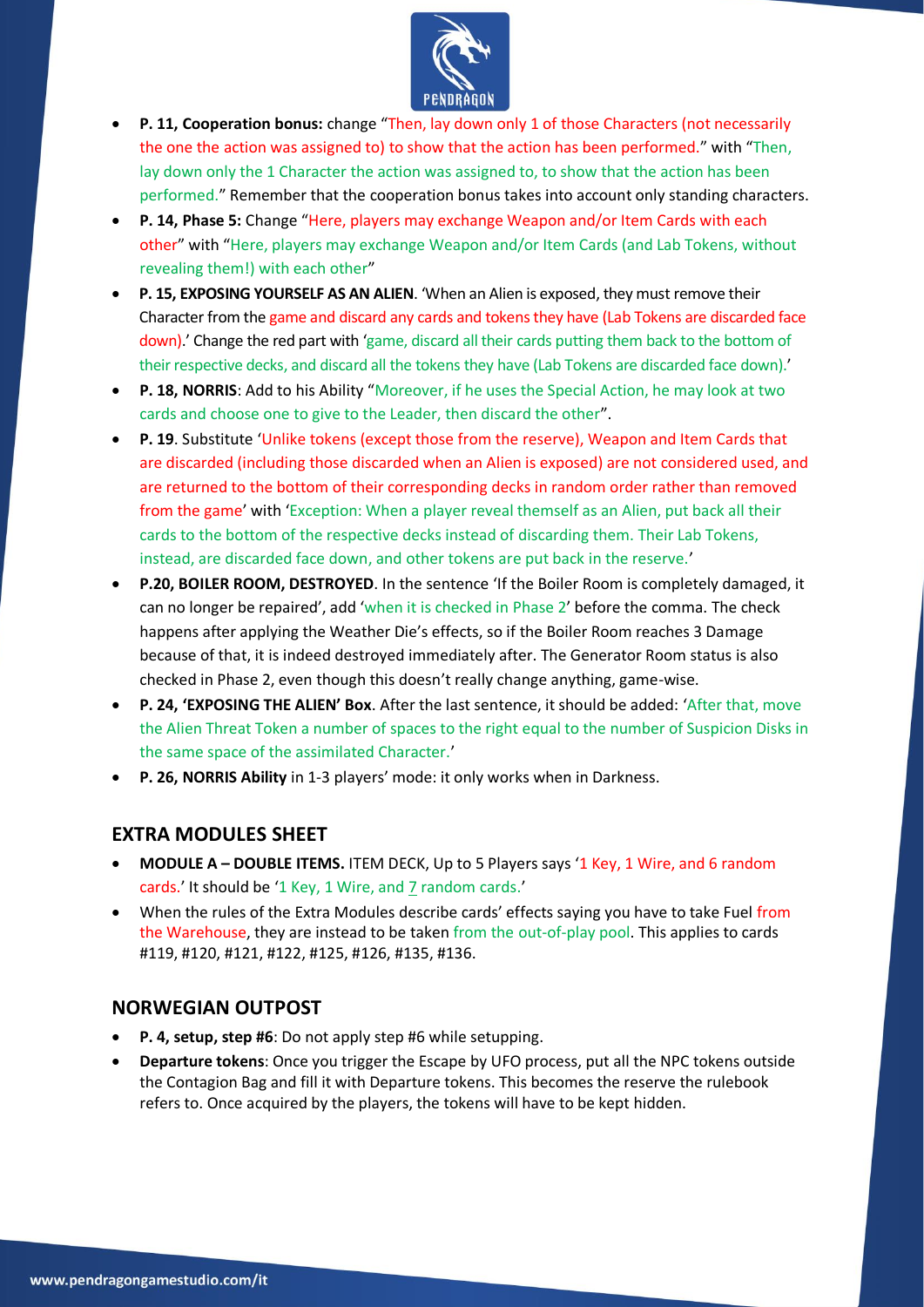

**FAQs**

#### **ENCOUNTERS AND CONTAGION**

#### **Q: Is it possible to use a weapon to avoid an encounter with a Dog?**

**A:** No. No weapon can be utilized to avoid an encounter with a Dog.

**Q**: **About three characters' encounters: if two of the characters (A and B) both choose to look at a Contagion Token from the third character (C), how does it play out? Can character A choose a Contagion Token from C, and then C's two tokens are reshuffled and character B may choose the same Token as A? Or do they have to look at a token simultaneously?**

**A:** The tokens have to be chosen simultaneously, which means that it is not possible for 2 or more characters to look at the same contagion token in a given contagion check. In the first box at page 10, add 'simultaneously' in 'each of them must [simultaneously] take 1 Contagion Token from only one of the other players'. The French rulebook is already correct.

#### **Q: Do laid down characters still participate in contagion checks?**

**A:** A laid down character is considered out of play, so it wouldn't participate to the encounter and/or the contagion check.

#### **Q: Should the current Leader be assimilated during the Encounter Phase, who would become the new Leader?**

**A**: The player to the left of the old Leader would take the role, the Leader Sheet and the Active Cards stack.

#### **Q: Escape attempt with Rescue Helicopter: how can it happen 'after' the encounters?**

A: The character with the lowest Suspicion value (from now on, 'X') may declare an escape attempt with the Rescue Helicopter during Phase 4, when players are moving their characters. This is in place of moving their character. Since it is not necessarily the first player after the Leader, all the players before X will have moved. When X declares the escape attempt, first of all you resolve all the Encounters due to the Characters' position. Then, the escape attempt begins.

#### **Q: During an Encounter, Characters with weapons don't look at other players' Contagion Tokens. But what about their Tokens?**

A: Revealing a weapon allows the player to not participate to the Encounter, so their tokens won't be looked at either.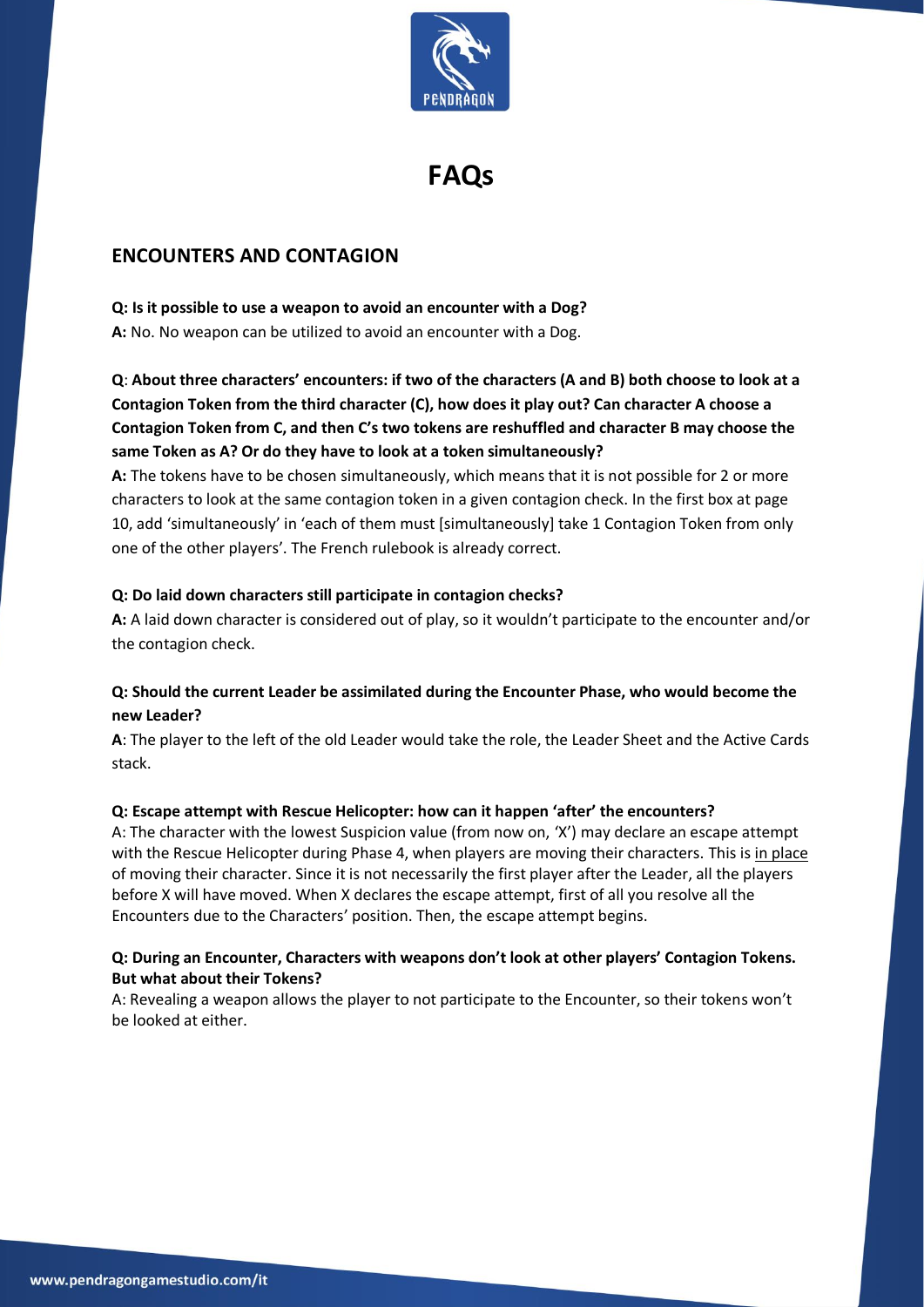

#### **BURNING LOCATIONS**

**Clarification about burning locations:** The Leader chooses to allow or deny a character's intent to set a location on fire. That's because to burn the location they're in, characters have to ask the leader to discard a covered card from the active deck on the leader's card. Since in this phase (4.2) it is the Leader who has the final decision to choose how many and to whom to assign the cards, it will be up to them to decide whether to burn a place or to wait or even not to give the possibility.

#### **Q: The English rules say that burning rooms is done in order to heat the base and move the freezing token back to the start. Does it mean that you can only burn a room after the boiler room breaks?**

**A:** No, you can burn a room at any time (in the appropriate Phase), even before the boiler room breaks.

#### **Q: If a location is burned down when there are other characters in it, what happens to them?**

**A:** All the characters in the location are placed laid down in the Leisure Room; Dogs are placed outside the Board, so that they will come back at the end of the round.

#### **Q: What happens if a Dog is in a location that is set on fire?**

**A**: The Dog runs away. In game terms, it is considered out of play until the Dog Movement Phase, when it will be treated like any other Dog which is not in the Kennel, re-entering play normally.

#### **PUBLIC AND SECRET INFORMATION**

#### **Q: Which information players are allowed to tell about cards they have in hand?**

**A:** Players may not tell (bluffing or not) which cards they have in hand to coordinate for phase 4.1. Players may tell (bluffing or not) which card they played during Phase 4.2 – Execute Character Actions.

#### **Q: If a character is assimilated, is it dead and out of the game regardless of them being human or alien?**

A: The character is dead and out of the game, and their role is not revealed; at the end of the game, they will win with the side they were on (humans or aliens). Roles mustn't be revealed so that the Thing may choose to assimilate a companion and hinder human's attempts to retrace the contagion chain and individuate other hidden Aliens.

#### **Q: The rulebook states that during Phase 5 players may exchange Weapon and/or Item cards and Lab Tokens with each other. BUT it also says: "When you draw a card or token, keep it secret from the other players (except for the Flamethrower—see below) until you use it." How do you actually exchange cards despite all the secrecy?**

**A:** There are two ways to exchange items/weapons in the game. For revealed items: once you played an item which stays in play in front of you, you may exchange it. For unrevealed items: you may exchange them without revealing them, which implies trusting the person(s) doing the exchange(s)... After all, if you are both human, why doubt? ;)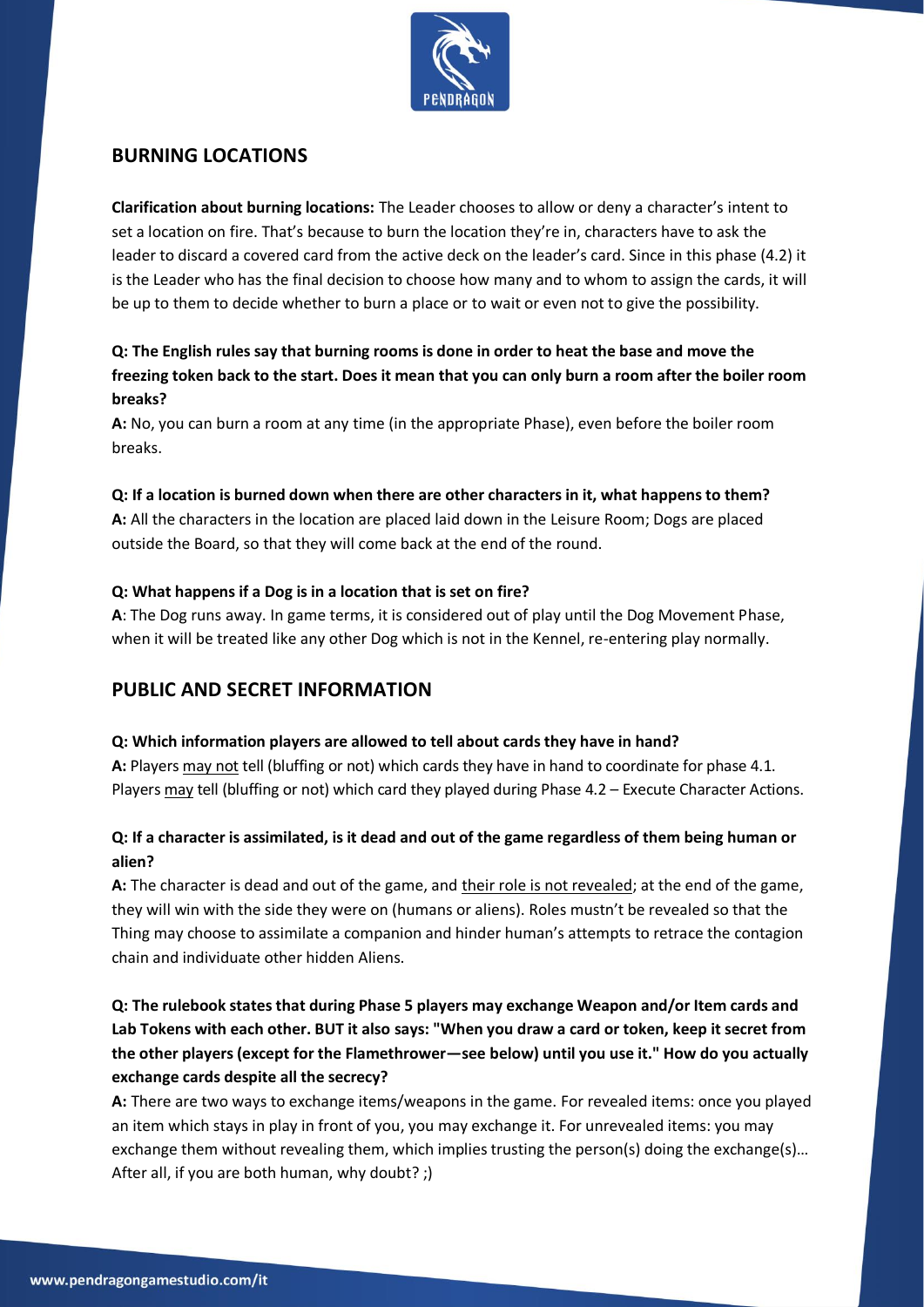

### **RULES / ABILITIES INTERACTIONS**

**Q**: **About Maximum Suspicion and the special action. With the special action you gamble by discarding your hand, pick one from the action deck and must play that instead, face down. But would Maximum Suspicion override that and still force the card to be played face up? A**: Yes. With Maximum Suspicion the card must be played face up even with the special action and in darkness (selecting randomly a card and revealing it before giving it to the Leader).

**Q: Clark "Ignores Dogs in all locations...". So if Clark is in a location with another character and a dog, they cannot take the dog to the kennel, and the other character will need to do a contagion test with the dog?**

**A:** Characters' abilities have no downside. Clark's ability let him ignore dogs when he is alone, but together with another character they will take the dog to the kennel.

**Q: If an Alien was previously defeated and a Human were to get revealed as Alien in a subsequent moment, how much Strength would it have as new Exposed Alien?**

**A:** Should a new Alien get revealed when there is no Exposed Alien, it would start with only 1 Strength Token in its supply.

#### **MISCELLANEA**

#### **Q**: **Can Locations receive Fuel and/or Damage over the quantity of respective icons? Abd how about Flamethrowers' Reloads?**

**A**: No, Locations can't have Fuel or Damage in excess. The icons indicate the maximum quantity they can have (moreover, according to the number of players, some of the icons will be considered as non-existent and unavailable). The same applies for Flamethrowers and Reloads. This is in line with the rule that specifies Action Cards have to be assigned to characters who can perform them.

**Q: When does the Rescue Helicopter arrive? Is it the last space on the track, or when the helicopter mini were to move off the track and maybe placed on the landing pad space? A:** It arrives when it reaches the last space on the track.

**Q: When does a character reveal and use the item cards Tools and Fuel? Is it the same time a character would burn a location, right before actions are resolved? Or is it when the character is chosen to resolve his normal action?**

**A**: During phase 4.2, it's a bonus action that is performed in the character's turn alongside their normal action.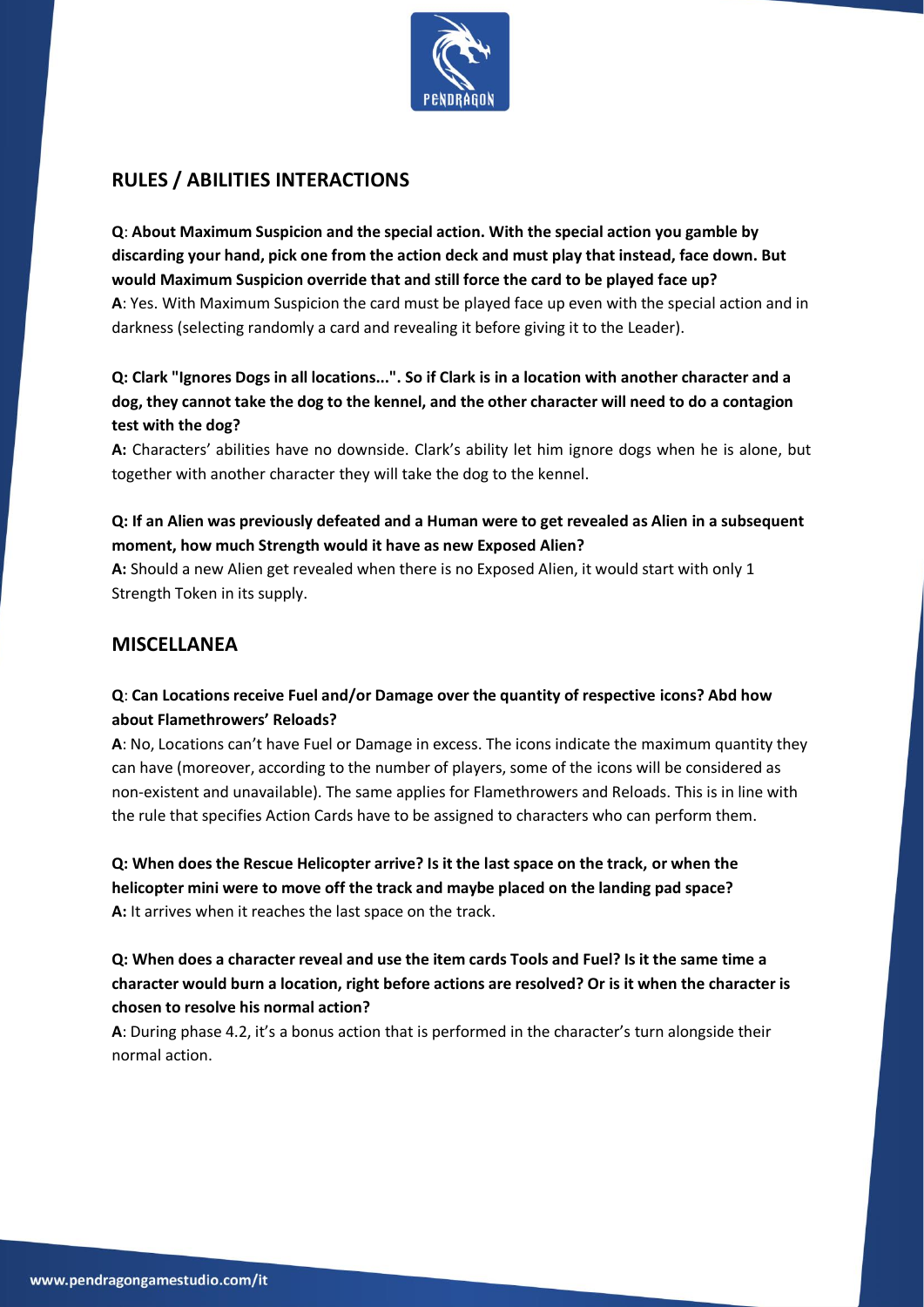

#### **1-3 PLAYERS MODE**

**Q: I have a question about THE SETUP for 1 to 3 players: At the beginning, and as we play 6 characters, do we place damages on the Base Helicopter like with 6 players or no damage at all (because 1-3 players is not listed)?**

**A:** Whenever in the setup there's a variable depending on the number of players, and isn't specified otherwise, it should be read as if it depended on the number of **characters** instead: therefore, the Base Helicopter starts with 4 damage when playing in 1-3 players, as there are 6 characters. Same for the weather table, you use the one for 6 players.

**Q: 1-3 players' mode. What happens if in phase 9 an Alien Threat Token moves one position to the left to a space with multiple Suspicion Disks during the 9th Phase, one character changes into Alien and later in the game we need to move the Suspicion Disk which is still on the same space with the Alien Threat Token?**

**A:** There is no way at the beginning, or end, of Phase 9 for the Alien Threat Token to be in the same space as Suspicion Disk(s). This is due to a rule which has to be added to the 'EXPOSING THE ALIEN' Box at page 24 (see the Errata). After the last sentence, it should be added: 'After that, move the Alien Threat Token a number of spaces to the right equal to the number of Suspicion Disks in the same space of the assimilated Character.'

**Q: When playing solo it says that the alien tries to stop your attempt to escape by throwing an action dice per strength. Which strength is added to this? ln my game the alien had 6 strength tokens in game and the 4-strength mini on the suspicion table, so l added them for a total of 10. A:** The Alien Standee on the Suspicion Track is just illustrative. Should it reveal itself for the first time, the Alien would have 5 Strength in a 1-3 players' game, as indicated at page 24 - the 4-Strength Standee on the Suspicion Track, though, would remain there, as it is more iconic. The actual strength of the Alien is determined only by the Strength tokens it has when the Humans attempt their escape. In your case, you should have rolled 6 dice, not 10.

#### **Q: In 1-3 players mode, step #5 is like in the base game. What does the token leader do in this mode, though?**

**R:** You may ignore the leader token while playing the 1-3 players' mode, as it plays no role there.

#### **Q: In 1-3 players mode, when the game asks me to discard cards to use molotovs and the flamethrower, but I only have dice. What do I do?**

A: You simply discard the Reload (for the Flamethrower) and any die (for Dynamite/Molotov).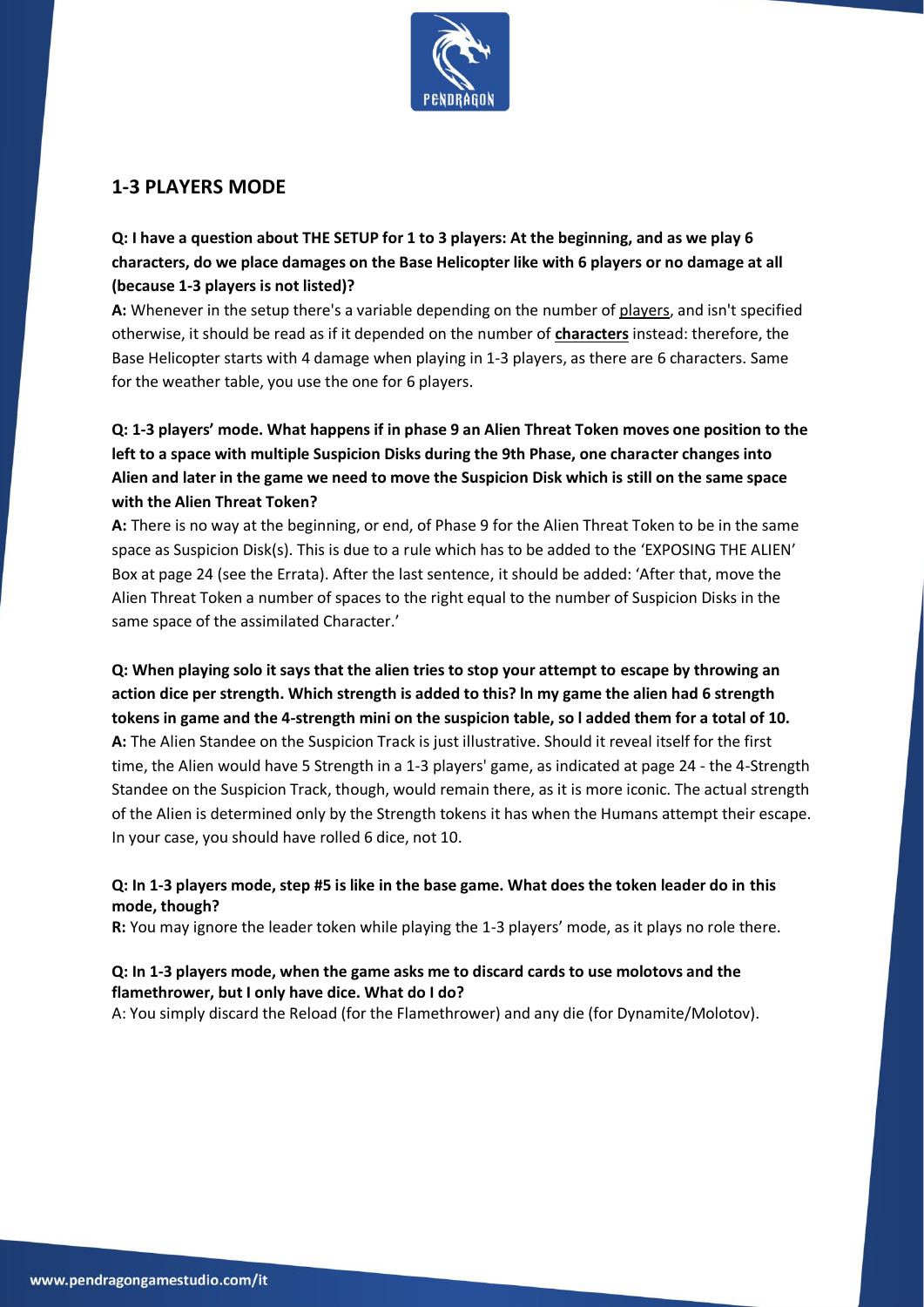

#### **NORWEGIAN OUTPOST**

**Q**: **Characters' sheets have different icons based on the language version – for example, the German ones show a flamethrower, a molotov and a dynamite, while the English ones show a flamethrower, a Molotov and a grenade. What should they show?**

**A**: It doesn't really change anything aside color, since grenade, dynamite and molotovs have the same effects. Anyway, these are the correct sets:

- 1982 Edition: Dynamite/Molotov/Flamethrower
- 2011 Edition: Grenade/Flamethrower

#### **Q: In the expansion's game board there are two SHED/SNOWCATS but only 1 location card about them; how do I handle that?**

**A:** In this expansion, individual escapes of humans and unrevealed aliens are aided by the presence of 2 different snowcats referred to by a single Shed/Snowcat location card.

No rules change is needed for phase 4: the two snowcats count as different locations.

During phase 3 (the Revealed Alien Phase), the shed/snowcat location card will allow it to go to a snowcat of its choice (this is a big advantage, since the choice is made after humans' movements). During phase 8 (NPCs and first player token), if the shed/snowcat card is revealed, the Leader will choose in which of the two snowcats to put the NPC or token (and, based on their true role, they may choose to their faction advantage).

#### **Q: About the Dog Escape, when does exactly the game end? When it reaches the last space on the track, or later?**

A: The game ends during Phase 8, when the Dog reaches the last space and there are no more available spaces for it to advance. If there is a Sniper Card in play, the track is longer, delaying the Dog Escape.